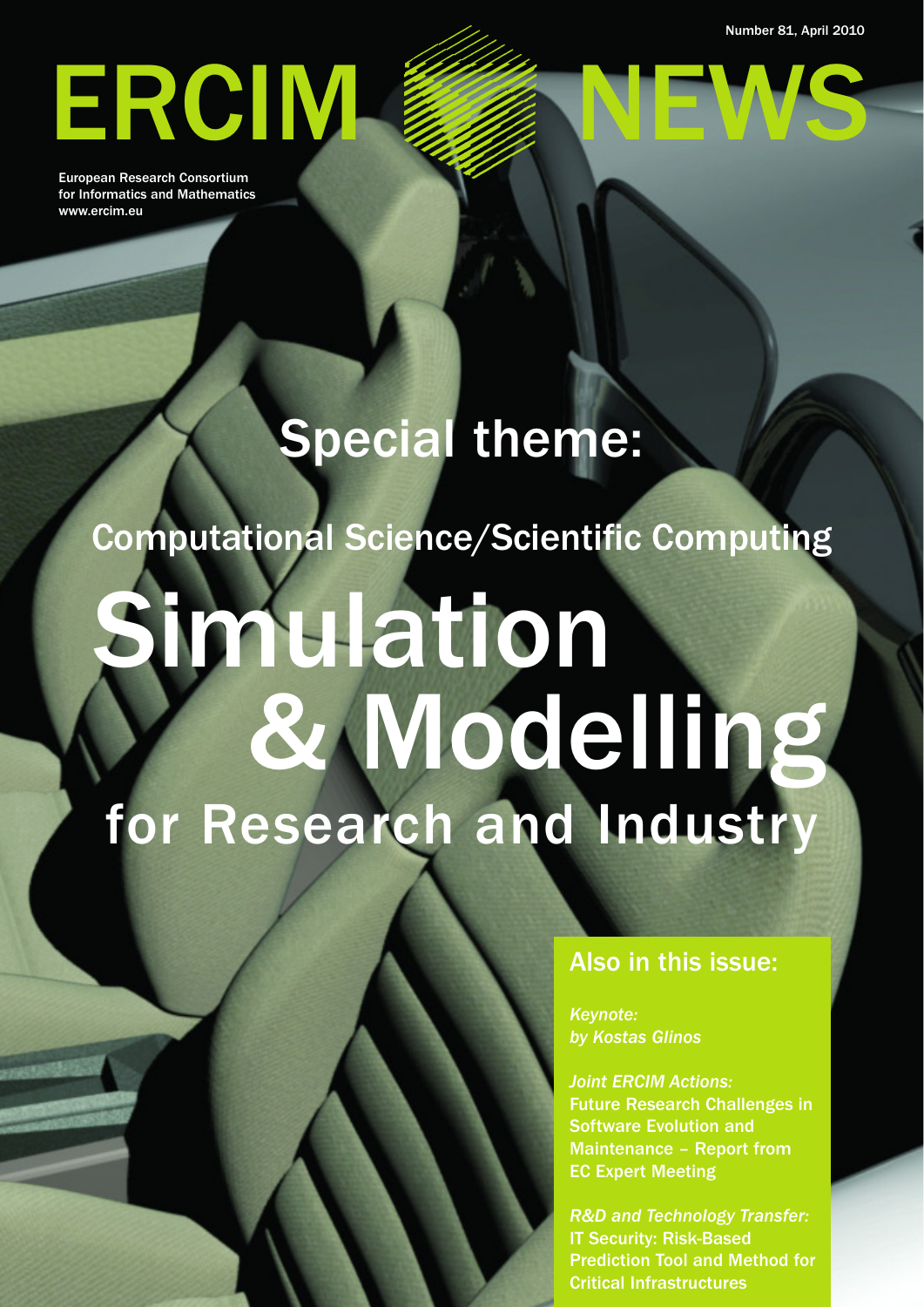only valid during trajectories of given lengths, which may be very short.

Our work in the Nonlinear Dynamics, Chaos and Complex Systems Group at the Universidad Rey Juan Carlos (URJC) in Madrid, is focused on analysing and plotting predictability charts for certain models. We get the shadowing times by computing the finite time Lyapunov exponent distributions. Each computational run is based on the integration of one initial condition with a well-known Runge-Kutta-Fehlberg integrator scheme. As the integration progresses, the distribution is calculated and the instability and hyperbolicity indexes are derived. This is repeated for several conditions and parameters, thus returning a complete description about the predictability of the used model.

Note that this strategy is very well suited for high-throughput (Grid) numerical schemas. A set of shell scripts feeds the integrator with the proper initial conditions and a grid engine (in our case, GridWay) and submits the process to the proper cluster in a user transparent way.

These techniques are general enough to be applied to different models with minor modifications. Our work focuses on galactic modelling, where the applied timescales are critical. Mathematically meaningful timescales cannot be physically acceptable here. A particle being shadowed during only a few crossing times (cycles) is a critical issue. Galaxies are evolutionary entities, from the point of view of both their gravitational potential and their constituents. For instance, in a Milky Way type model, the older stars will have orbited the galactic centre just sixty times before death. And the galaxy itself may evolve during this short period of time. Interpreting the dynamical system in a broad sense, given an initial condition, the stability refers to the location itself, not to the tracer particles. But considering what happens to the model in such short timescales, and for the sake of our discussion, the forecast of the numerical galactic model reliability is then of importance.

#### **Link:** http://www.fisica.escet.es

**Please contact:**

Juan C. Vallejo Universidad Rey Juan Carlos, Madrid, Spain Tel: +34 91 8131366 E-mail: juancarlos.vallejo@urjc.es

### Realistic Material Appearance Modelling

by Michal Haindl, Jiří Filip and Martin Hatka

*Physically correct and realistic visual appearance rendering or analysis of material surface visual properties require complex descriptive models capable of modelling material dependence on variable illumination and viewing conditions. While recent advances in computer hardware and virtual modelling are finally allowing the view and illumination dependencies of natural surface materials to be taken into account, this occurs at the expense of an immense increase in the required number of material sample measurements. The introduction of fast compression, modelling and rendering methods for visual data measurements is therefore inevitable.*

The established practice in computer vision, graphics and pattern recognition is to base inferences only on restricted information. Virtual reality applications typically use oversimplified models that cannot even remotely approximate the appearance of real scenes, meaning human observers can easily differentiate between real and virtual scenes. Fortunately, the recent swift development of computer technology has allowed models and tools that seemed theoretical only a decade ago to become feasible as a part of foreseeable future routine processes. Physically correct and accurate material appearance visualization is in high demand. It not only has a huge economic impact in visual safety simulations and virtual design in automotive industry and architecture, but also has large potential in visual scene analytical applications, including health care, security, defect detection and contentbased image retrieval. However, many challenging problems still exist, such as efficient measurement of material optical properties, image compression, optimal mathematical representation, unsupervised segmentation and interpretation and many others.

We have developed several multidimensional probabilistic models based either on a set of underlying Markov random fields or probabilistic mixtures, which allow physically correct surface lossless representation and modelling, huge measurement space compression (so far unbeaten at up to  $1:1\ 000\ 000$ ), and even modelling of previously unseen surface data or their editing. These methods are parametric, so they do not require original measurements to be stored. However, such models are nontrivial and suffer from several challenging theoretical problems such as stability, parameter estimation and noniterative synthesis, which must be circumvented.

Alternative approaches using physical reflectance models or sophisticated sampling were also investigated. Regardless of the traits of individual models, they all meet comprehensible requirements such as unlimited seamless surface image enlargement, high visual quality and compression, as well as some less obvious features like strict separation of the analytical and synthesis parts, possible parallelization and implementation in advanced graphics hardware. Unfortunately, there is no ideal universal visual surface mathematical model suitable for all applications or material types. Each of these aforementioned models have their advantages and drawbacks simultaneously, hence optimal measurement as well as modelling depends on both material and intended application, and must be automatically recognized. Surprisingly, the reliable assessment of visual quality is also a difficult task because no usable mathematical crite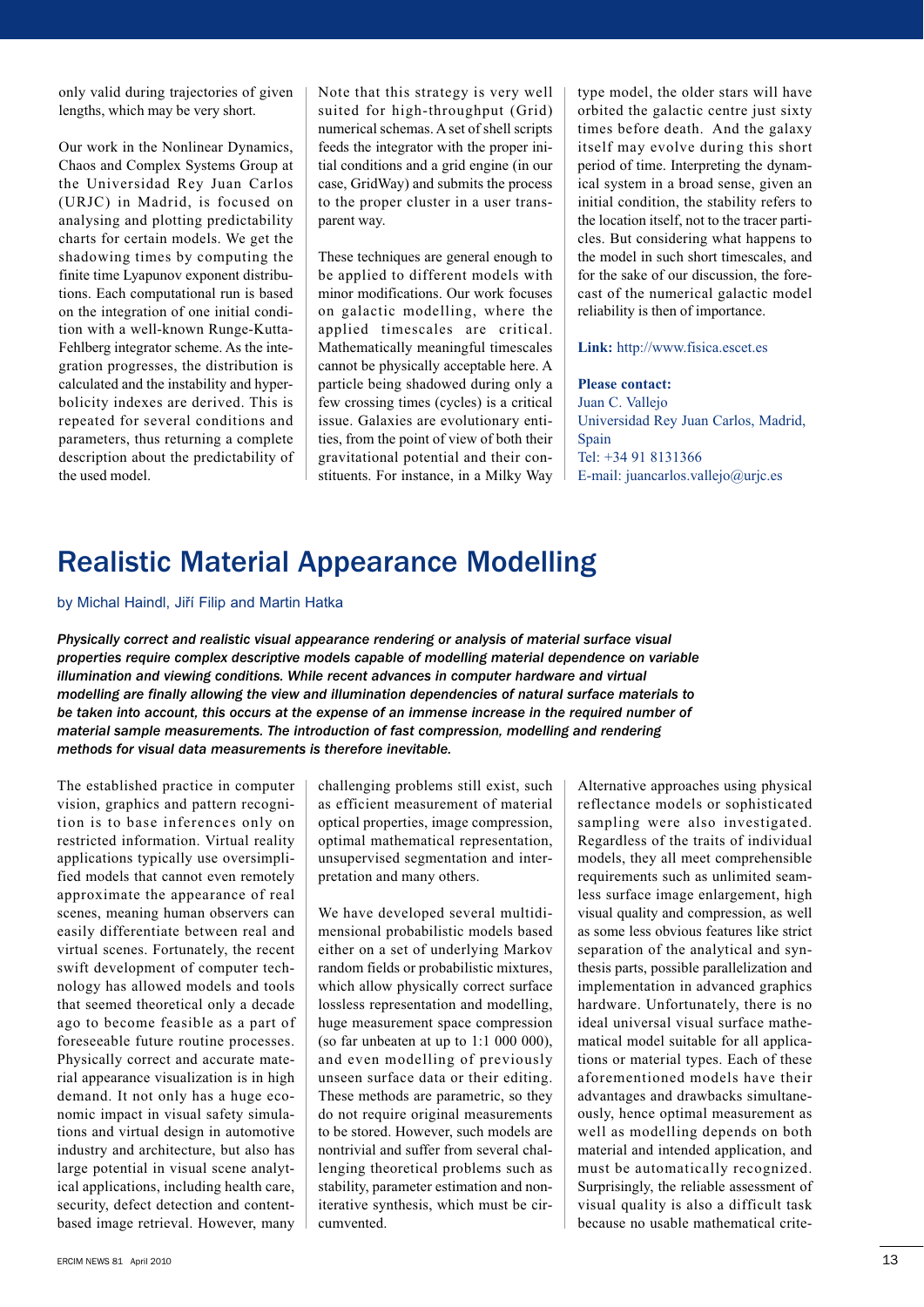rion exists and such verification requires costly and time-demanding psychophysical visual evaluation. On the other hand, we have successfully applied methods of visual psychophysics to the development of even more efficient material-dependent compression and measurement methods.

We believe that the combination of perceptually optimized measurement and effective mathematical representation of surface appearance is a key to the wide applied usage of realistic viewand illumination-dependent surface material optical measurements.

#### **Links:**

http://ro.utia.cas.cz/10cvpr\_tutorial/ [http://staff.utia.cas.cz/filip/projects/](http://staff.utia.cas.cz/filip/projects/pertex) pertex

Please contact: Michal Haindl - CRCIM (UTIA) Tel: +420 266052350 E-mail: haindl@utia.cas.cz





*Figure 1: Examples of the realistic rendering of view- and illuminationdependent textures in a car interior, on virtual drapery and on an environmentally lit tablecloth.*



### Risk Assessment Study based of the 365AD Earthquake to Drive a Civil Protection Exercise

by Evangelia T. Flouri, Costas E. Synolakis, Nikos A. Kampanis and Catherine E. Chronaki

*The simulation of the extreme destructive historical earthquake of 365 AD in the Aegean Sea will help to draw a realistic disaster scenario to test EU member state collaboration in the frame of the European Civil Protection Mechanism.* 

POSEIDON, a project co-funded by the European Commission, DG Environment, Civil Protection Unit, aims to design, organize and evaluate an operational civil protection exercise involving Greece, Cyprus and France, addressing the results of a hypothetical extreme disaster caused by an earthquake of considerable magnitude followed by a tsunami. This hypothetical disaster will devastate the island of Crete and will require the invocation of the European Civil Protection Mechanism to bring assistance from other areas in Greece, France and Cyprus. The aims of POSEIDON are: (a) to understand, verify and improve civil protection procedures for preparedness and response, particularly in relation to earthquake events followed by tsunamis, (b) to provide a learning opportunity for the actors involved in civil protection assistance interventions, (c) to test the coordination of EU civil protection assistance particularly through the Monitoring and Information Centre (MIC), and (d) to validate new applications for early warning and communications systems as well as procedures by which to inform the public of emergency measures to be undertaken.

FORTH-IACM, and specifically the Laboratory of Coastal Research & Applications is responsible for performing a risk assessment study that will provide the hypothetical disaster scenario from a large earthquake and the tsunami that follows, using advanced simulation techniques. The risk assessment study involves the production of tsunami inundation and seismic intensity maps to be used before the exercise by the emergency planners to prepare their response and then during the operational exercise when additional local scenarios will be added to overwhelm

the local command and control and direct search and rescue operations.

We take as our starting point the historical earthquake of 365 AD that occurred in the sea west of the island of Crete and which was followed by a tsunami. Historical sources report that this particular earthquake caused extensive destruction, and this has been verified by contemporary seismological and geological research (Shaw B, Ambraseys NN, England PC, Eastern Mediterranean tectonics and tsunami hazard inferred from the AD 365 earthquake, Nature Geoscience 1, 268 - 276 (2008) ). Apart from the destruction, the earthquake caused significant geological disturbances, particularly acute in the westward coast of the island.

The reconstruction of the earthquake characteristics from bibliographical